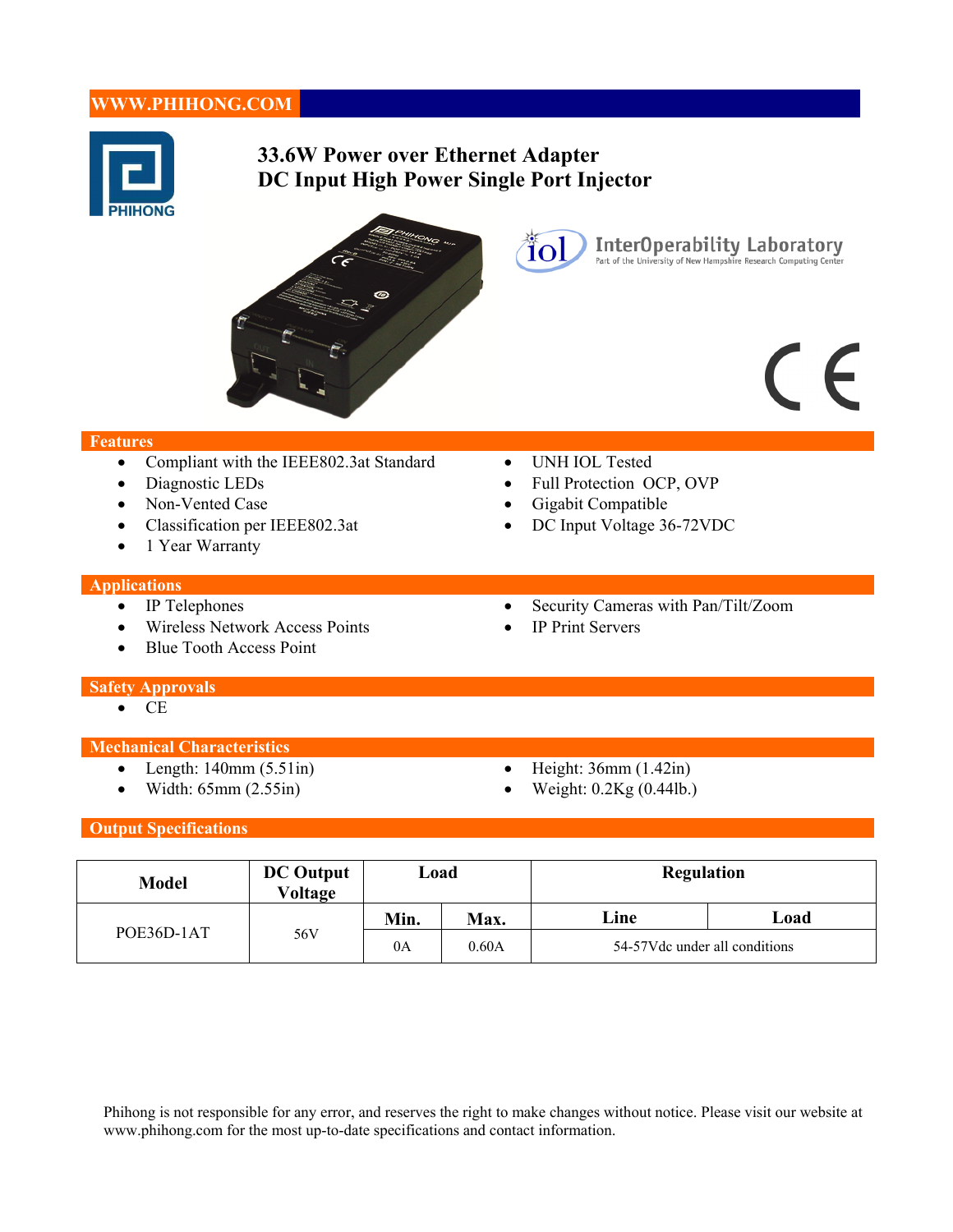## **POE36D – 1AT Characteristics WWW.PHIHONG.COM**

**INPUT: DC Input Voltage Range**  36 to 72VDC

**DC Input Current**  1.2A (DC) maximum for 36VDC

**OUTPUT: Total Output Power** 33.6W at 56VDC

**DC Offset**  No data degradation with DC imbalance 18mA

**Efficiency**  80% (typical) at maximum load

# **Ripple and Regulation**

100mV maximum

**Transient O/P Voltage Protection**  60V maximum at switch on and off

#### **ENVIRONMENTAL:**

| Temperature   |                          |
|---------------|--------------------------|
| Operation     | $-20$ to $+50^{\circ}$ C |
| Non-operation | $-25$ to $+85$ °C        |

#### **Humidity**

Operation 5 to 90%

#### **EMC**

FCC Part 15 Class B EN55022 Class B

#### **Dimension Diagram Unit: mm (inch)**

### **Isolation Test**

Primary to Secondary: 2121VDC for 1 minute, 10mA Primary to Field Ground: 2121VDC for 1 minute, 10mA Output to Field Ground: 2121VDC for 1 minute, 10mA

#### **Immunity**

| ESD:   | EN61000-4-2. Level 3 |
|--------|----------------------|
| RS∙    | EN61000-4-3. Level 3 |
| EFT∙   | EN61000-4-4. Level 2 |
| Surge: | EN61000-4-5. Level 3 |
| CS:    | EN61000-4-6. Level 3 |

#### **Insulation Resistance**

Primary to Secondary: >10M OHM 500VDC Primary to Field Ground: >10M OHM 500VDC

#### **FEATURE:**

**Over Voltage/Current, Short Circuit Protection**  Outputs equipped with short circuit protection and overload protection as per 802.3at specification The output can be shorted permanently without damage

#### **Indicators**

Green LED 1: Input power "ON" Green LED 2: Valid IEEE8-2.3at load detected and connected "PoE PLUS" Green LED 3: Valid IEEE802.3af load detected and connected

#### **Input Connector**

– Anytek OQ0355510000G Mate – Anytek TJ0350520000G or TJ035152000G Anytek is part of Giga-Way Technology Corp

#### **Output Connection**

 $+$ pins 3, 6 -pins 1 ,2

**Warranty**  1 Year